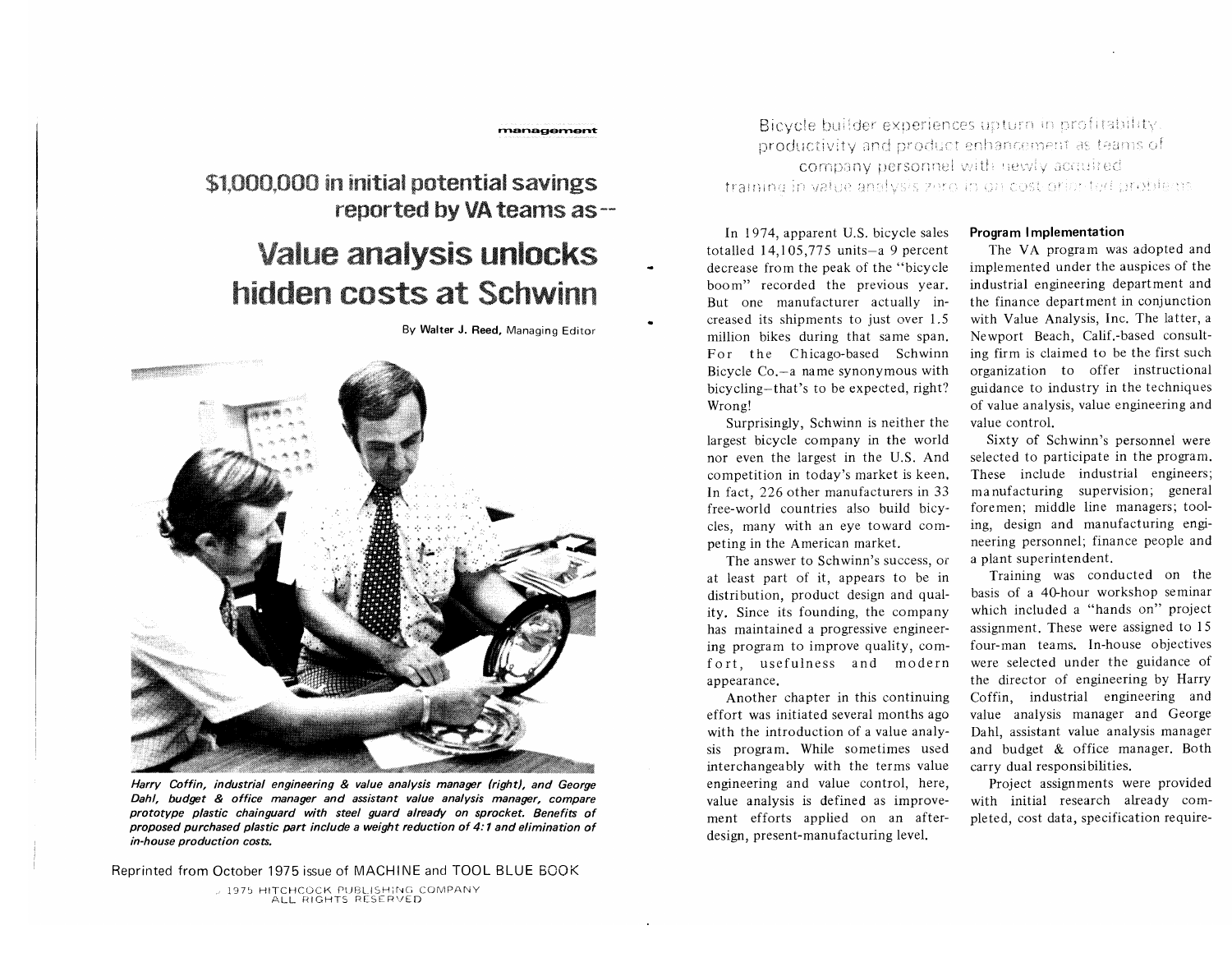

PREPARE DETAILED SEQUENCE FLOW CHART OF NEW SYSTEM

DESIGN REQUIRED FORMS

COST NEW SYSTEM

#### **REPORT PHASE**

DOCUMENT PROPOSAL

SUMlT PROPOSAL

### **VALUE ENGINEERING PROPOSAL**

| CONTRACT_<br>OTHER_<br>YEAR<br><b>TOTAL REQ'D</b><br>PRESENT<br>PROPOSED<br>MATERIAL<br><b>BURDEN</b><br>TOTAL<br>LABOR<br>PRESENT<br>S<br>s<br>s.<br>S<br>PROPOSED<br>s<br>$\mathsf{s}$<br>s<br>s<br>TOTAL UNITS X SAVINGS/UNIT = GROSS SAVINGS S<br>Test<br>LESS<br>ENGR. & DRAFT.<br>TOTAL COST<br>s<br>OF CHANGE<br>$T = 0$ THER<br>NET SAVINGS $\rightarrow$ $\vert$ s | <b>FUNCTION:</b><br>UNIT MANUFACTURING COST<br><b>COST OF CHANGE</b><br>TOOLING & PATTERNS<br>COMMENTS AND ADDITIONAL RECOMMENDATIONS: ___________ | USED IN: | <b>QUANTITY PER:</b> | UNIT_ |  |
|-----------------------------------------------------------------------------------------------------------------------------------------------------------------------------------------------------------------------------------------------------------------------------------------------------------------------------------------------------------------------------|----------------------------------------------------------------------------------------------------------------------------------------------------|----------|----------------------|-------|--|
|                                                                                                                                                                                                                                                                                                                                                                             |                                                                                                                                                    |          |                      |       |  |
|                                                                                                                                                                                                                                                                                                                                                                             |                                                                                                                                                    |          |                      |       |  |
|                                                                                                                                                                                                                                                                                                                                                                             |                                                                                                                                                    |          |                      |       |  |
|                                                                                                                                                                                                                                                                                                                                                                             |                                                                                                                                                    |          |                      |       |  |
|                                                                                                                                                                                                                                                                                                                                                                             |                                                                                                                                                    |          |                      |       |  |
|                                                                                                                                                                                                                                                                                                                                                                             |                                                                                                                                                    |          |                      |       |  |
|                                                                                                                                                                                                                                                                                                                                                                             |                                                                                                                                                    |          |                      |       |  |
|                                                                                                                                                                                                                                                                                                                                                                             |                                                                                                                                                    |          |                      |       |  |
|                                                                                                                                                                                                                                                                                                                                                                             |                                                                                                                                                    |          |                      |       |  |
|                                                                                                                                                                                                                                                                                                                                                                             |                                                                                                                                                    |          |                      |       |  |
|                                                                                                                                                                                                                                                                                                                                                                             |                                                                                                                                                    |          |                      |       |  |
|                                                                                                                                                                                                                                                                                                                                                                             |                                                                                                                                                    |          |                      |       |  |
|                                                                                                                                                                                                                                                                                                                                                                             |                                                                                                                                                    |          |                      |       |  |
|                                                                                                                                                                                                                                                                                                                                                                             |                                                                                                                                                    |          |                      |       |  |
|                                                                                                                                                                                                                                                                                                                                                                             |                                                                                                                                                    |          |                      |       |  |
|                                                                                                                                                                                                                                                                                                                                                                             |                                                                                                                                                    |          |                      |       |  |
|                                                                                                                                                                                                                                                                                                                                                                             |                                                                                                                                                    |          |                      |       |  |
|                                                                                                                                                                                                                                                                                                                                                                             |                                                                                                                                                    |          |                      |       |  |
|                                                                                                                                                                                                                                                                                                                                                                             |                                                                                                                                                    |          |                      |       |  |
|                                                                                                                                                                                                                                                                                                                                                                             |                                                                                                                                                    |          |                      |       |  |
|                                                                                                                                                                                                                                                                                                                                                                             |                                                                                                                                                    |          |                      |       |  |
|                                                                                                                                                                                                                                                                                                                                                                             |                                                                                                                                                    |          |                      |       |  |
|                                                                                                                                                                                                                                                                                                                                                                             |                                                                                                                                                    |          |                      |       |  |
|                                                                                                                                                                                                                                                                                                                                                                             |                                                                                                                                                    |          |                      |       |  |
|                                                                                                                                                                                                                                                                                                                                                                             |                                                                                                                                                    |          |                      |       |  |
|                                                                                                                                                                                                                                                                                                                                                                             |                                                                                                                                                    |          |                      |       |  |
|                                                                                                                                                                                                                                                                                                                                                                             |                                                                                                                                                    |          |                      |       |  |
|                                                                                                                                                                                                                                                                                                                                                                             |                                                                                                                                                    |          |                      |       |  |
|                                                                                                                                                                                                                                                                                                                                                                             |                                                                                                                                                    |          |                      |       |  |
|                                                                                                                                                                                                                                                                                                                                                                             |                                                                                                                                                    |          |                      |       |  |
|                                                                                                                                                                                                                                                                                                                                                                             |                                                                                                                                                    |          |                      |       |  |
|                                                                                                                                                                                                                                                                                                                                                                             |                                                                                                                                                    |          |                      |       |  |
|                                                                                                                                                                                                                                                                                                                                                                             |                                                                                                                                                    |          |                      |       |  |
| PROPOSAL NO.<br>DATE                                                                                                                                                                                                                                                                                                                                                        |                                                                                                                                                    |          |                      |       |  |

Proposal form used to summarize findings of project study. Data is expressed in terms of **(1)** cost value, or the total cost involved in producing a particular item, the sum of labor, material and overhead; **(2)** exchange value, or the properties or qualities of an item that allow it to be traakd for something else; **(3)** esteem value, or the properties, features, or attractiveness that make it desirable; and **(4)** use value, or the properties or qualities which accomplish a use, work or service. (Courtesy Value Analysis, Inc.)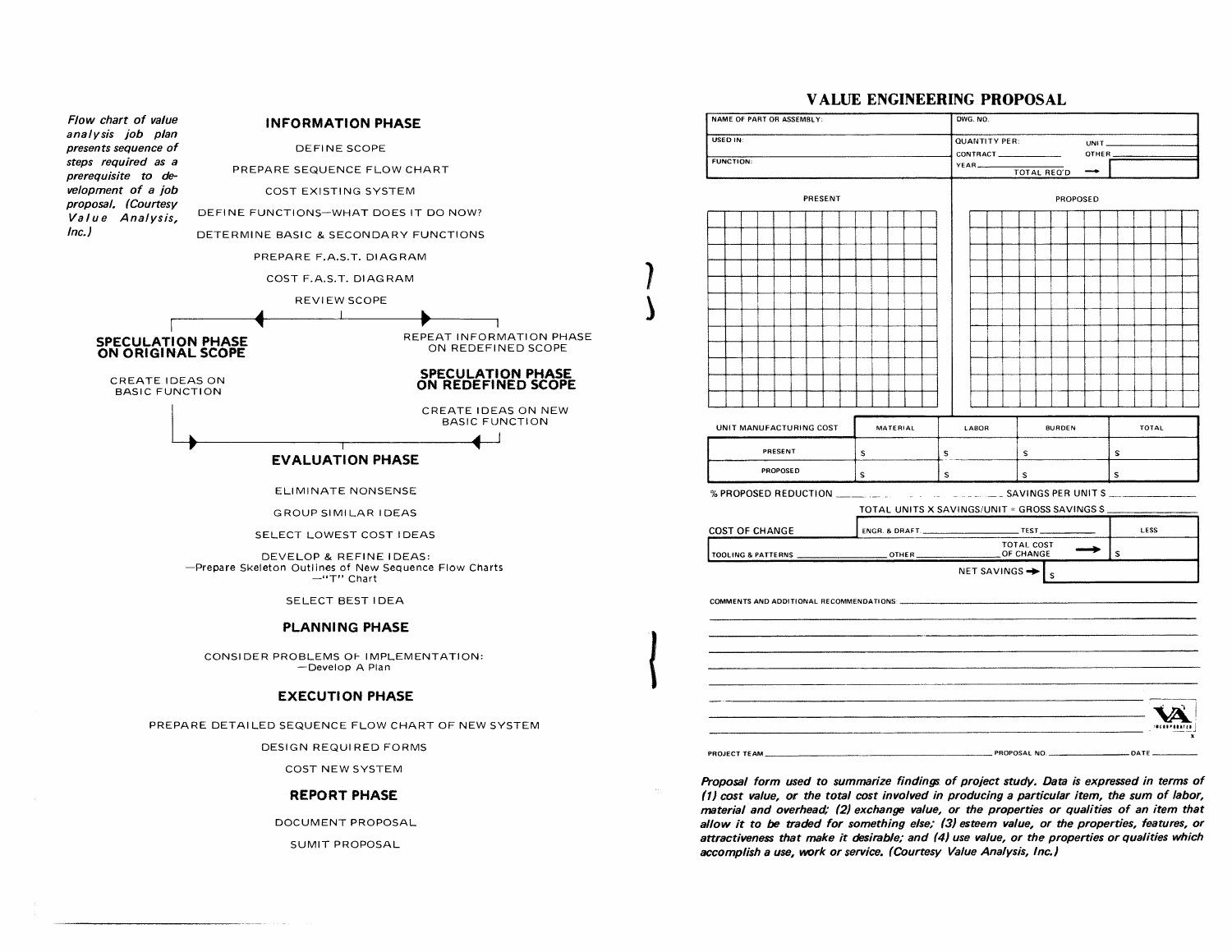# **Value analysis**

ments and a blueprint of the part involved.

#### **Savings Begin to Surface**

A summary of potential savings identified by the teams totalled over \$1 million. Of that, projects valued at over \$60,000 have already been approved by management for implementation. About *\$5* 63,000 is still under study while a little over \$451,000 has been rejected by management.

Cost reduction is normally associated with VA because many of its activities are part oriented. But this usually involves changes such as altering manufacturing methods, relaxing tolerances or thinning of material. However, VA strives for large improvements in cost and value by modifying or changing design. Therefore, it is said to be function oriented.

A sprocket assembly, one of the 15 projects selected at Schwinn, is a good example of successfully applied techniques. The present unit consists of two stamped metal sprocket components bolted together with a chainguard.

Basis for a proposed change is a newly designed chainguard made of polypropylene. Advantages include lower overall cost, lighter weight  $(4:1)$ , better resistance to structural damage and the elimination of any manufacturing operations prior to assembly. In addition, manufacturing scrap would be eliminated and overcrowded material storage relieved. Material and



**Chainguard and sprockets are assembled with machine that automatically drives bolts to desired torque. While other in-house production operations will be eliminated by new purchased plastic component, this operation will remain essentially the same.** 

labor costs were broken down in cost per 100 units.

Based on the new design, new equipment was needed that included an experimental mold, a permanent mold for the chainguard, a piercing die and assembly machinery. These expenditures are listed as fixed costs.

Using a projected volume figure for assemblies required for a full production year, a three-year savings table was developed (actual figures deleted).

| Assemblies/Yr. 1st Yr. |    | 2nd $Yr$ . 3rd $Yr$ . |   |
|------------------------|----|-----------------------|---|
| Gross Savings          | S. | S                     | х |
| Fixed Costs            | S. | <b>Selection</b>      | - |
| Net Savings            | ٢  | S                     | S |

#### **VA Concept**

By definition, the philosophy of

value analysis/value engineering blends technology and psychology to bring about an atmosphere of constructive discontent in which high and/or unnecessary cost areas can be eliminated. It provides an organized approach to identifying, defining and solving problems by:

1. Determining functions that are or must be performed.

2. Forcing cost/function relationships to be established.

**3.** Stimulating the desire to creatively achieve functions at the lowest possible cost without sacrifice of performance or delivery requirements.

A job plan involves several phases that include:

Lighter chainguards will also have an effect **on the assembly line where operators will be working with approximately one-fourth of present component weigh t.** 



**0** Information-get all details, specifications, costs, customer requirements (from the best sources) and define functions.

• Speculating-do creative thinking; turn off analytical mind; concentrate on developing new ideas.

• Evaluating-review ideas technically; assign a dollar figure to each idea then select the best one.

• Planning-determine approach to be followed.

**0** Executing-follow plan.

**0** Reporting-document and present recommendations.

#### **Impact and Payoff**

"Although it's impossible to predict future savings," cites Coffin, "the first four proposals to be accepted and implemented justified initial program costs." But the dollars-and-cents aspect of VA is not the only benefit. It also provides a working camaraderie between VA participants which represent almost every sector of the company. In this atmosphere of "constructive discontentment," individuals can conscientiously and constructively contribute to a company's economic well-being as an added dimension to their primary job responsibilities.

Today, with the emphasis that is placed on rising costs, productivity and profitability, isn't this a management tool that could be applied from design to delivery of a finished product? **0..**